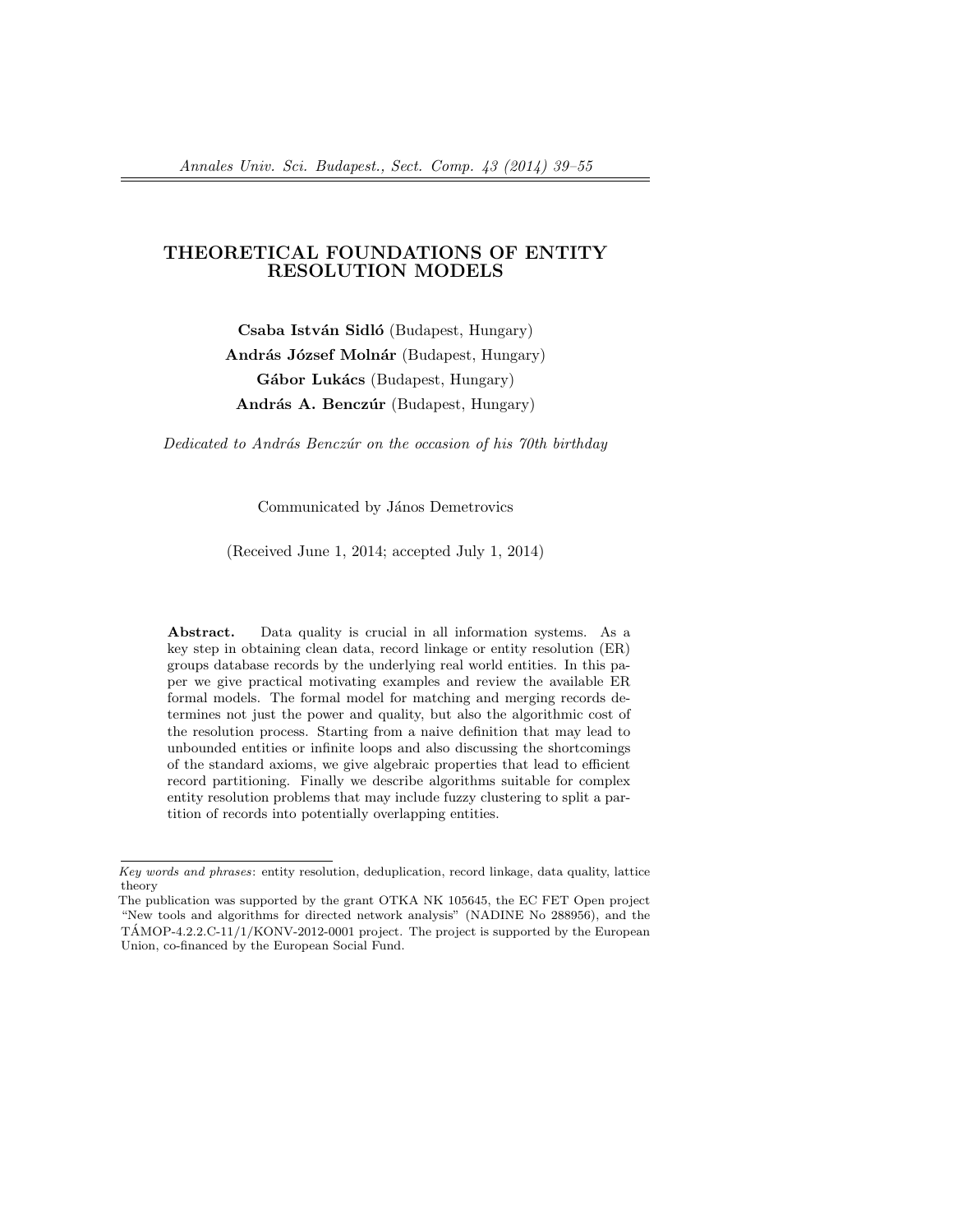# 1. Introduction and related work

Data are of high quality "if they are fit for their intended uses in operations, decision making and planning" [11]. Emerging technologies for "Big Data", data science and NoSQL drive the development of advanced methods and tools for data management [17]. As a central step in obtaining quality data, entity resolution (ER) [13] is the task of identifying duplicate records and merging them into a single entity with clean attributes inherited from the original, potentially incomplete records.

In this paper, we give an overview of the available entity resolution methods, and after defining a generic formal model, we discuss the practical constraints of various approaches. We show how entity resolution in practice can be reduced to the problem of finding connected components of linked entities and then breaking up these components into possibly overlapping groups of entities.

In our previous work we gave efficient distributed algorithms for large scale entity resolution problems [19] and described theoretical restrictions to keep the methods feasible for over millions of records [14]. In this paper we concentrate on the theoretical property of entity lattices arising in different variants of the problem.

The seminal work of Fellegi and Sunter [8] introduced the problem of record linkage, which has been discussed under several different names later, e.g. duplicate detection, record matching or linkage, merge/purge or entity resolution. These names basically refer to the problem of finding and grouping together all records of real-world entities, for example all records of a client, of an item, or all Web pages referring to a person. Entity resolution is considered to be a major task of data quality assurance; [20] describes the process in this general context.

Early results (see [7] for a survey) concentrate on methods for pairwise record matching, metrics reflecting business needs and optimization methods speeding up the matching process (the join operators). A drawback of the pairwise record matching approach is that real-life data sets usually contain record pairs not similar at first, but which can be linked to the same entity in multiple inference steps. The simplest models enabling indirect inference employ partial algebras of records with an arbitrary match relation. These may however result in unbounded entities (when for example the merge of two entities concatenates their content), or infinite loops (if the merge overwrites the previous content with the new).

Some of the early results, such as [9] or [3], see the problem as a link mining task, useful for example to process Web data.

The influential Swoosh algorithms in [2] consider ER as an iterative process that finds indirect connections between entities by using black box functions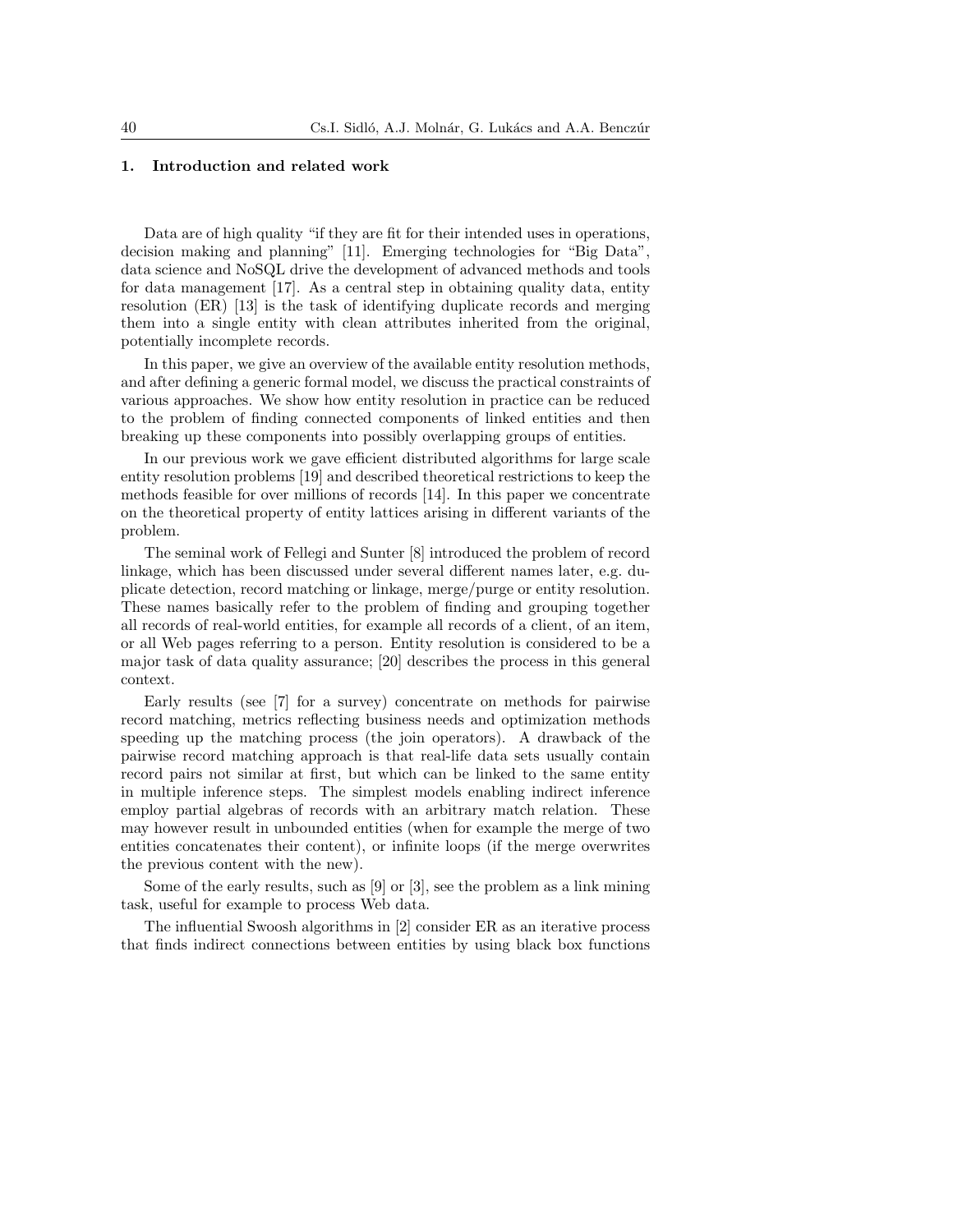for matching and then merging entities. These black box functions should satisfy four properties, Idempotence, Commutativity, Associativity and Representativity (ICAR) [2]. Not emphasized in their original paper, ICAR is a slight weakening of an equivalence relation over entities in that associativity is required only for matching entities and in practice typically an equivalence relation is assumed.

Efficiency considerations impose additional constraints orthogonal to the ICAR properties. ER is a complex problem since finding matching input item pairs already has  $O(n^2)$  time complexity over n records. Performance issues are therefore crucial, especially when dealing with large data sets. We show that if we impose additional constraints, ICAR turns to an equivalence relation, i.e. the set of records is partitioned by the merge operation, which can be computed efficiently. The record equivalence relation based entity resolution solutions are however overly restrictive and among others do not allow overlapping entities. We describe the connection between more practical non-equivalence and the more easily computable equivalence relation-based problems.

Recently, several approaches were published that provide speed and scalability. Indexing methods are surveyed in [5]. Blocking methods are described in [23] in detail. As ease in implementation while keeping flexibility, the model is defined by attributes and combination of attributes called features by [13]. Our previous results on using indexes for ER is described in [18]. Parallelization as a common technique to build scalable systems is also used increasingly. That is not surprising if we look at how widespread distributed platforms and NoSQL solutions became in the last decade. For pairwise matching, distributed set-similarity join methods are published, e.g. [21]. We compare the usability of three distributed software frameworks for entity resolution in [19].

The key of efficiency in all approaches is to gradually build entities by extending them with a single record. As a step beyond ICAR abstraction, we give natural algebraic requirements of accessibility and absorptivity that guarantees the correctness of the single record methods. Our main Theorem 2 states that if the two new requirements are added to (even a weakening of) ICAR, the entities arise as subsets of the records. We define the union of all overlapping entities as the entity closure, a partition of the original records, and show that the entity closure can be efficiently computed.

A drawback of all the efficient algorithms, which build entities as a partition of the record set, is that they cannot handle more complex tasks such as identifying overlapping households in customer records. As a natural requirement, we would like to allow entities with fuzzy boundaries and overlaps, for example by using data confidences [13] or evolving rules [22].

In our approach we consider entity resolution as a clustering problem, where many relatively small clusters have to be found that will eventually form potentially overlapping entities. Our algorithm first builds the entity closure and then uses a combination of the standard agglomerative clustering and the Apri-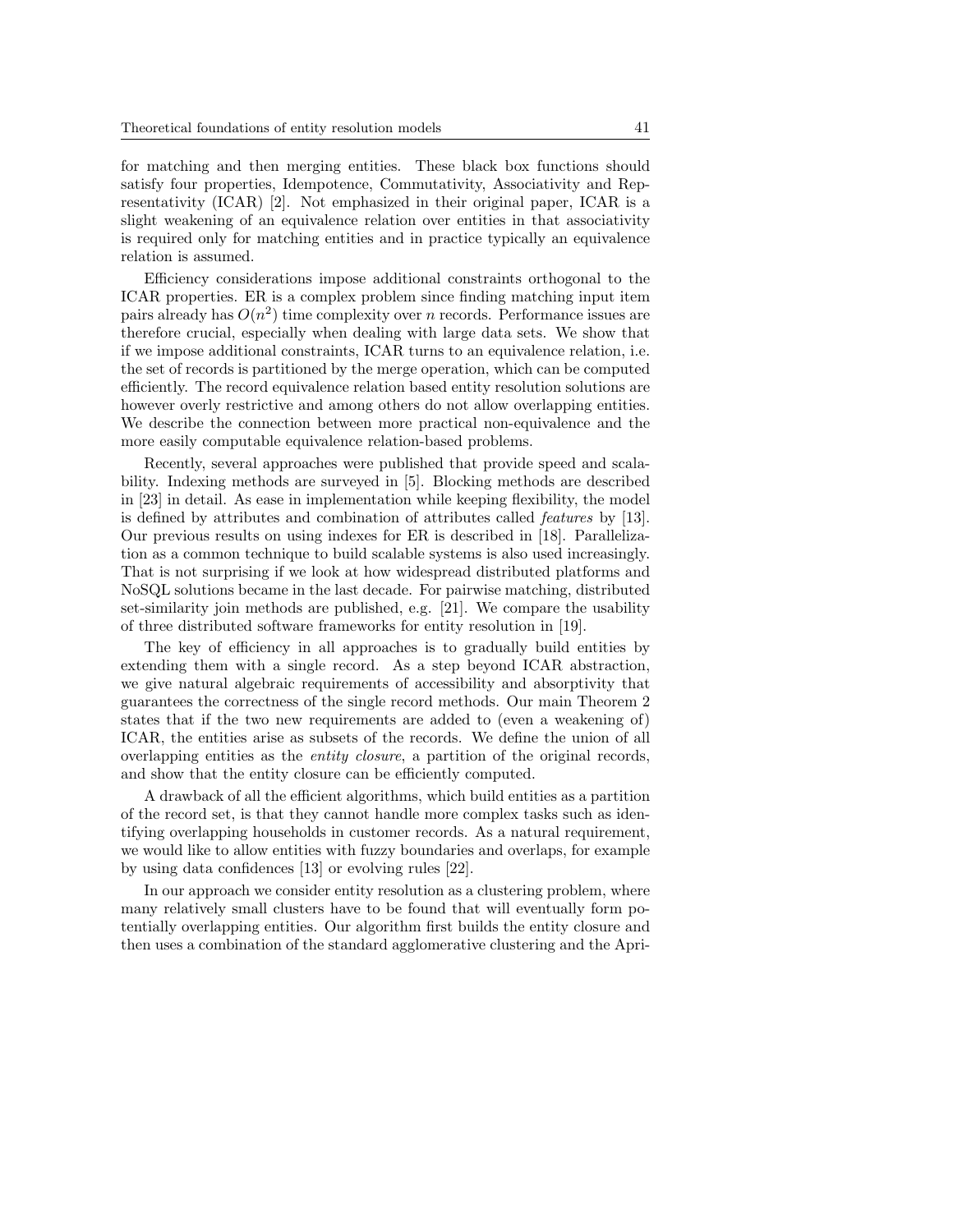| name        | e-mail                     |       |  |
|-------------|----------------------------|-------|--|
| Joe Sanders | j.sanders@mail-1.com 1024  |       |  |
| Joe Murphy  | joe@mail-2.com             | 1024  |  |
| J. Murphy   | joe@mail-2.com             | 16548 |  |
| J. Sanders  | j.sanders@mail-1.com 36529 |       |  |

Figure 1. Matching customer records.

ori algorithms [16, Sections 8.3 and 6.2]. Note, however, that by the negative results of [12], it is unlikely that the structure of overlapping entities has an algebraic characterization similar to the entity closure task.

The rest of this paper is organized as follows. Section 2 introduces use cases and practical examples as motivation. Section 3 is devoted to defining various algebraic formulations of entity resolution, including the ICAR properties [2] and our new notions of accessibility and absorptivity, with the main Theorem 2 in Section 3.3. Section 4 describes algorithms for various restricted problems, including the entity closure, the clustering approach for overlapping entities, and temporal evolving entities such as households that change in time.

# 2. Motivation

ER problems appear in several fields of application, for example problems of customer, product, Web, map or location data all occur in practice. We focus on customer data as a main application area, since CRM, master data management and analytical solutions all require precise knowledge of the user base. The following common practical use cases motivate the development of our ER models.

Figure 1 illustrates a common scenario with rule-based matching of personalities, where the goal is to group and merge customer records according to the real-life customer entities. Here pairwise matching is carried out based on ID or email address equality, until we get an entity consisting all four records. Note, that e.g. the third and fourth records do not match directly, we can reason only indirectly that they belong to the same person.

Figure 1 depicts records as structured relational tuples of attributes. The ER problem however can be interpreted on semi-structured, set based or arbitrary elements, which we also call records in the following.

As the output of the resolution process, we may obtain entities different from the primary type of the individual data elements. For example, we can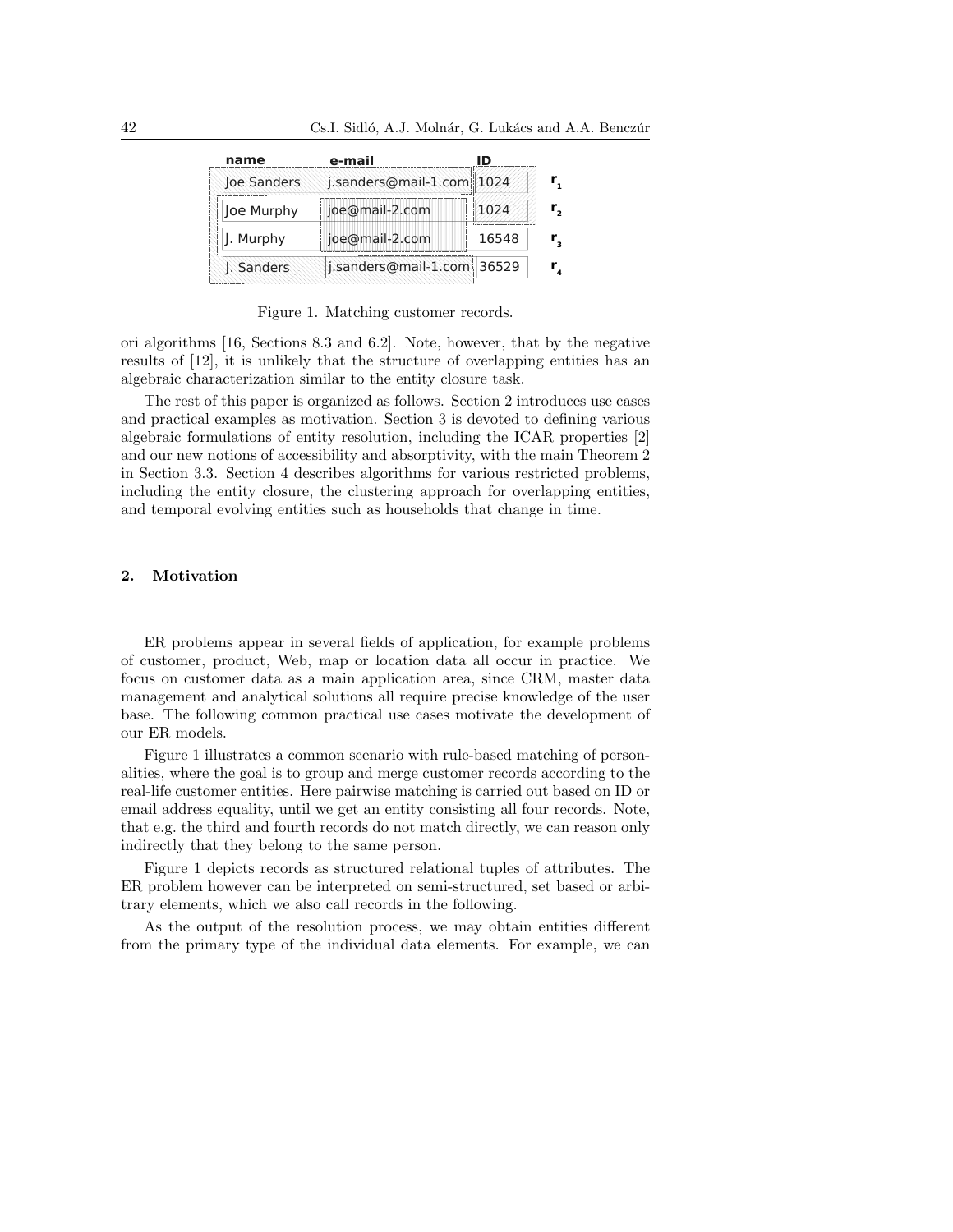

Figure 2. Overlapping household entities of personal identity records.

create households from customer records, as seen in the example of Figure 2. On the left hand side identical names suggest that records only differ because of a name change after marriage, therefore three records are grouped together in one household. On the right hand side, however, in a similar scenario, postal addresses suggest the existence of two households. A record  $r_2$  contains both addresses (as mailing and permanent addresses for example), for a person who belongs to two overlapping but different households.

In the common case of overlapping entities, the match relation is not transitive: if  $r_1$  is in relation with  $r_2$  and  $r_2$  with  $r_3$ , then  $r_1$  is not necessarily in relation with  $r_3$ . We can also observe that entities are often time-dependent: a person and the corresponding data elements may belong to different households at different times.

Matching may use similarity and fuzzy measures, e.g. two identity records might be merged as a household entity if postal addresses and family names are similar enough. This brings further complexity to ER: as Figure 3 depicts, entities might not match until all the records of the two sides are matched.

As an example of an entity that cannot be formed from its records in an obvious way, let household entities be merged by an address-based feature. If matching is using validity date intervals (somebody lived somewhere between two dates) with a threshold on the number of days with the same address, then intermediate entities might not match until we get the final union of intervals.

Entity boundaries might be fuzzy, too. For example, somebody moving from one household to an other may result in records associating him or her to both. Somebody belonging to a household with a partner and to an other one with the parents to some extent, at the same time, also results in overlapping, not accurately defined entities. As another example, a person may appear as a private customer and at the same time the representative of a business customer. It is a question of business needs if such client entities should overlap, should be merged or should be kept distinct in such cases.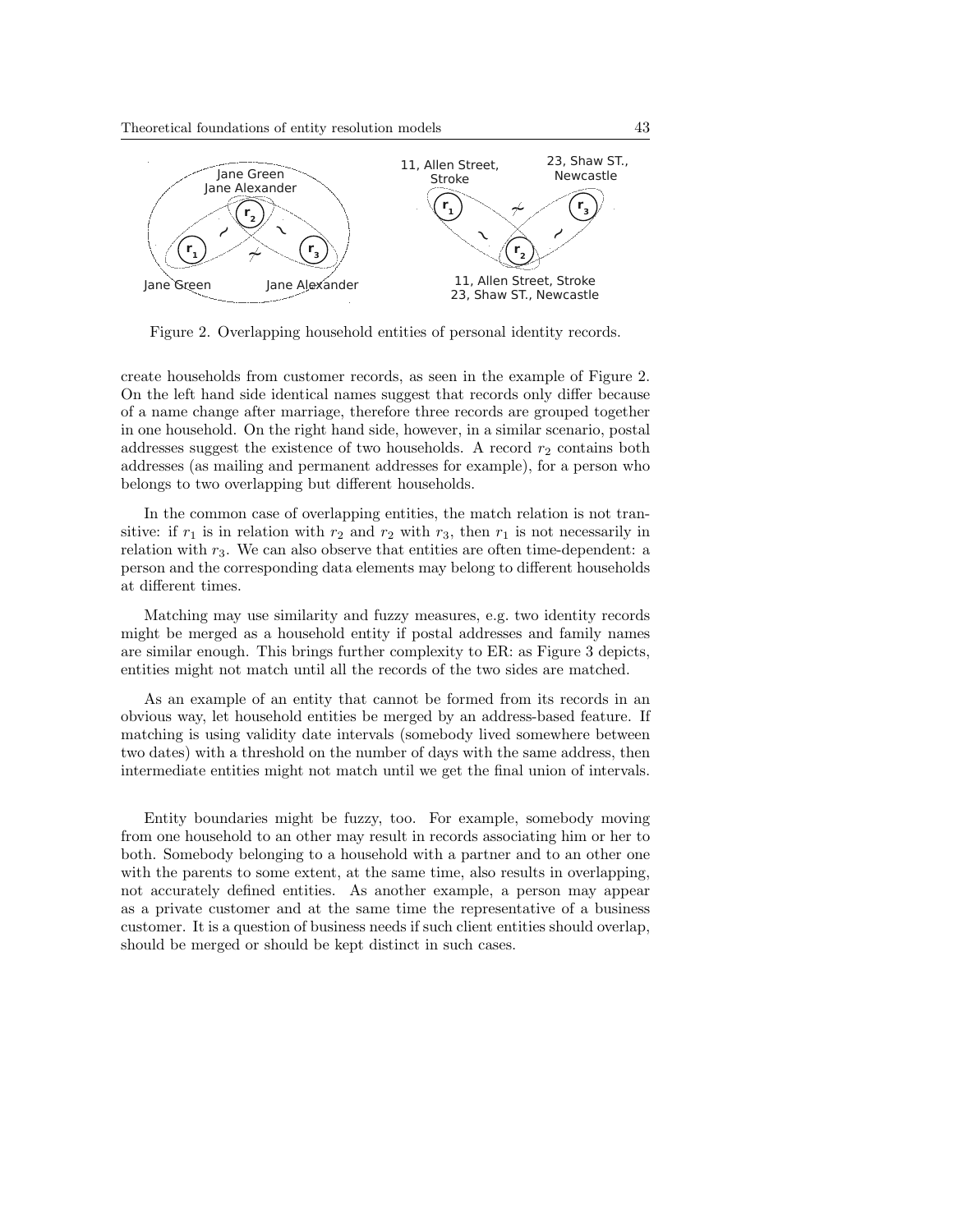

Figure 3. Entities that match only after several merge steps.

# 3. Defining entity resolution problems

The simplest deduplication task is finding the matching pairs of an R record set. Finding record pairs is not considered to be an ER task, but the model and methods discussed in this paper are still useful for solving it. Pairwise matches, a.k.a. similarity joins without merging, for example, can be supported by feature indexing of Section 3.7. Next we provide a more general ER model, derived from our previous model in [14].

Let a set of **records** be  $R = \{r_1, r_2, \ldots, r_m\}$ , and E be a set of **entities**, with  $R \subseteq E$ . Records represent input elements to be merged, considered to be simple entities initially. (As an alternative definition entities could be defined as sets of records, but the generic model dealing with entities proved to be more useful.) Let a **match** function be a Boolean function over  $E \times E$ . A corresponding merge is a partial function, mapping matching entity pairs to entities. A match is denoted as  $\cdot \sim \cdot$ , a merge as  $\langle \cdot, \cdot \rangle_{\sim}$ , or simply  $\langle \cdot, \cdot \rangle$ .

Let  $\mathcal{E} = (E, \langle \cdot, \cdot \rangle)$  be a partial algebra, where entities are generated by the record set:

| (3.1) | $E_0 = R$ , |  |
|-------|-------------|--|
|       |             |  |

(3.2) 
$$
E_i = E_{i-1} \cup \{ \langle x, y \rangle | x, y \in E_{i-1} \land x \sim y \},
$$

(3.3) 
$$
E = \bigcup_{i=0}^{\infty} E_i.
$$

Let the **entity resolution**  $ER(\mathcal{E})$  be the set of all maximal elements of E, i.e. the elements that cannot be extended by merging matching elements, i.e. performing the valid matches:

(3.4)  
\n
$$
ER(\mathcal{E}) = \{x \in E \mid \forall y \in E : (y \sim x \Rightarrow \langle y, x \rangle = x) \land (x \sim y \Rightarrow \langle x, y \rangle = x)\}.
$$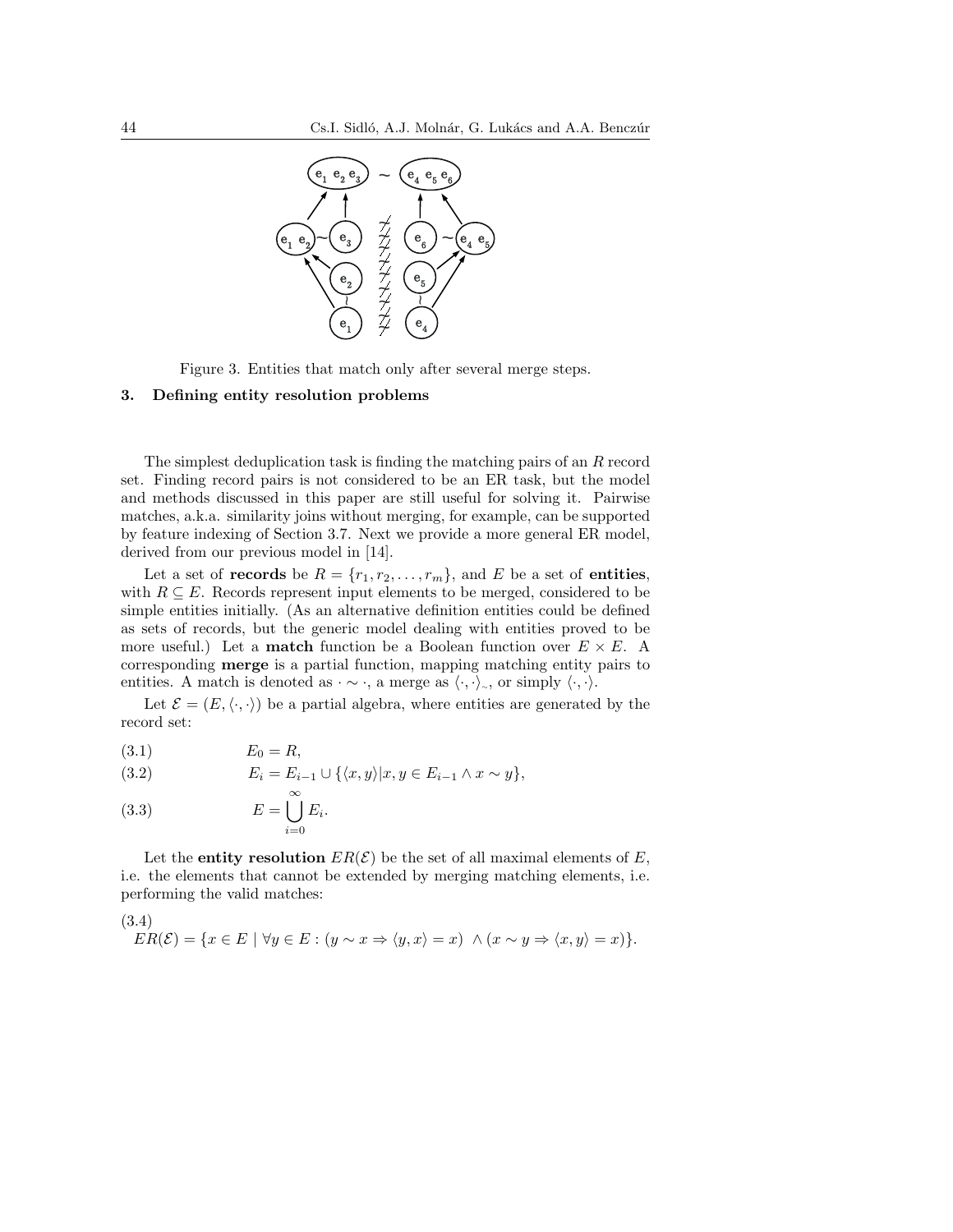Our ER model is flexible, allowing  $E$  to contain sets of records, lists, semistructured or any other data structures.  $E$  is however not necessarily finite, and also maximal elements might be generated by applying the merge operator infinitely many times. For example, a merge function concatenating record values results in values growing ever longer. As another, cyclic example, if the match function keeps the most recently added value, then  $E$  may not contain maximal elements at all.

## 3.1. ICAR and domination

The "generic" ER model with ICAR conditions of [2] is considered a standard definition of the entity resolution problem, and is used often in practice. The model and methods are generic in the sense that they use black box match and merge functions without studying the internal details of these functions. ICAR stands for the followings properties:

- **Idempotence:** For all  $e \in E$ :  $e \sim e$  and  $\langle e, e \rangle = e$ . An entity always matches itself, and merging it with itself still yields the same entity.
- **Commutativity:** For all  $e_1, e_2 \in E$ :  $e_1 \sim e_2$  iff  $e_2 \sim e_1$ , and if  $e_1 \sim e_2$ , then  $\langle e_1, e_2 \rangle = \langle e_2, e_1 \rangle.$
- (Weak) Associativity : For all  $e_1, e_3, X \in E$  such that  $\langle \langle e_1, X \rangle, e_3 \rangle$  and  $\langle e_1 \langle X, e_3 \rangle \rangle$  exist:  $\langle \langle e_1, X \rangle, e_3 \rangle = \langle e_1, \langle X, e_3 \rangle \rangle.$
- Representativity: If  $e_1, e_2, e_3 \in E$  and  $e_3 = \langle e_1, e_2 \rangle$ , then for any  $e_4 \in E$ such that  $e_1 \sim e_4$ , we also have  $e_3 \sim e_4$ .

Representativity is a strong condition not allowing overlapping or fuzzy entities. When searching for households for example, this strict requirement causes problems.

Although the original paper [2] defines the third property as associativity, it is in fact weaker than the usual definition that also requires the existence of  $\langle r_1,\langle r_2, r_3\rangle\rangle$ , whenever  $\langle\langle r_1, r_2\rangle, r_3\rangle$  exist. The stronger version of associativity does not hold in practice either, since  $r_1$  may share an attribute with  $r_3$  but may be distinct from  $r_2$ . In the example of Fig. 2,  $r_1$  may not be similar to  $r_2$ while  $\langle \langle r_1, r_2 \rangle, r_3 \rangle$  may exist and correspond to the person as an entity. This type of ER is called "consistent ER" in [1]: If there exist multiple derivations involving the same set of records, then they should all produce the same result.

In addition to ICAR, entity domination as a partial ordering on entities is used to capture maximal elements: An  $e_1$  entity dominates  $e_2$  if  $e_1 \sim e_2$ , and  $\langle e_1, e_2 \rangle = e_1$ . The entity resolution of [2] is then defined as the derived entity set not containing dominated elements, where domination corresponds to the maximality property of (3.4).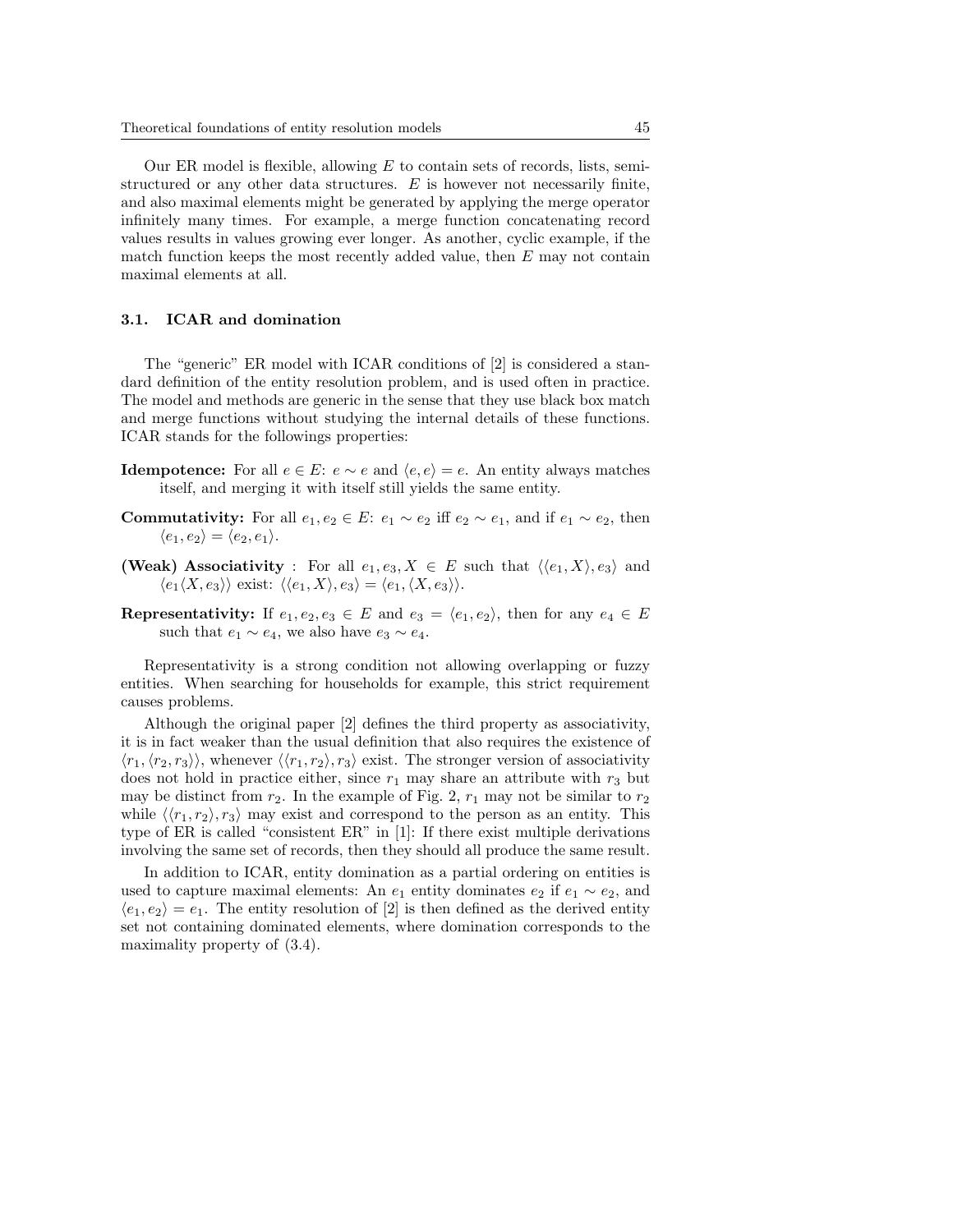## 3.2. Accessibility and absorptivity

We reduce the complexity of the ER problem but weaken ICAR by introducing the following constraints, holding for all  $e_1, e_2, e_3 \in E$  where the appropriate merge exists, i.e. where the merge operands match:

(3.5) **idempotence:** 
$$
\langle e_1, e_1 \rangle = e_1
$$
,

(3.6) commutativity: 
$$
\langle e_1, e_2 \rangle = \langle e_2, e_1 \rangle
$$
,

(3.7) **associativity**: 
$$
\langle \langle e_1, e_2 \rangle, e_3 \rangle = \langle e_1, \langle e_2, e_3 \rangle \rangle
$$
.

For  $e \in E$ , let  $rank(e)$  be the minimum number of generator elements in R, with multiplicities, needed to generate  $e$ . Similar to [4], let the **accessibility** property be the following:

(3.8) For all 
$$
e \in E
$$
 there is an  $r \in R$   
and an  $x \in E$  with  $rank(x) < rank(e)$   
such that  $e = \langle x, r \rangle$ .

Let an accessible entity be  $e = \langle \ldots \langle \langle r_1, r_2 \rangle, r_3 \rangle \ldots, r_k \rangle$ , where  $k > 1$ . The operators are **absorptive**, if for all  $j \in 1..k$ :

(3.9) 
$$
e \sim r_j \Rightarrow \langle e, r_j \rangle = e,
$$

$$
r_j \sim e \Rightarrow \langle r_j, e \rangle = e.
$$

### 3.3. The accessible subset: Equivalence with set union

Having the requirements  $(3.5)$  through  $(3.9)$ , E with the merge operation is a partial semilattice of records. We show that this semilattice has an isomorphic partial semilattice with equivalence classes of  $2^R$  (subsets of R) and a partial set union operator. As a consequence, we may simply consider subsets of  $R$ instead of general expressions generated by  $R$ . The accessible subset model then uses the properties of Section 3.2 and the set union operator.

**Theorem 1.** Let  $S<sub>E</sub>$  be the set of record subsets in which the records have at least one valid sequence of merge operations. There exists a homomorphism from record subsets  $S_{\scriptscriptstyle E} \subseteq 2^R$  with a partial set union operator  $\cup_{\sim}$  to the set of entities E with an idempotent, commutative, associative, accessible and absorptive merge operator.

**Proof.** Let the relation  $\cup_{\sim}$  be the set union operator for sets in  $S_E$ . Let the mapping  $\phi: S_E \to E$  be the following, for all  $r \in R$ :

$$
\phi({r}) = r,
$$
  

$$
\phi(A \cup_{\sim} {r}) = \langle \phi(A), r \rangle \text{ for all } A \in S_{\varepsilon}.
$$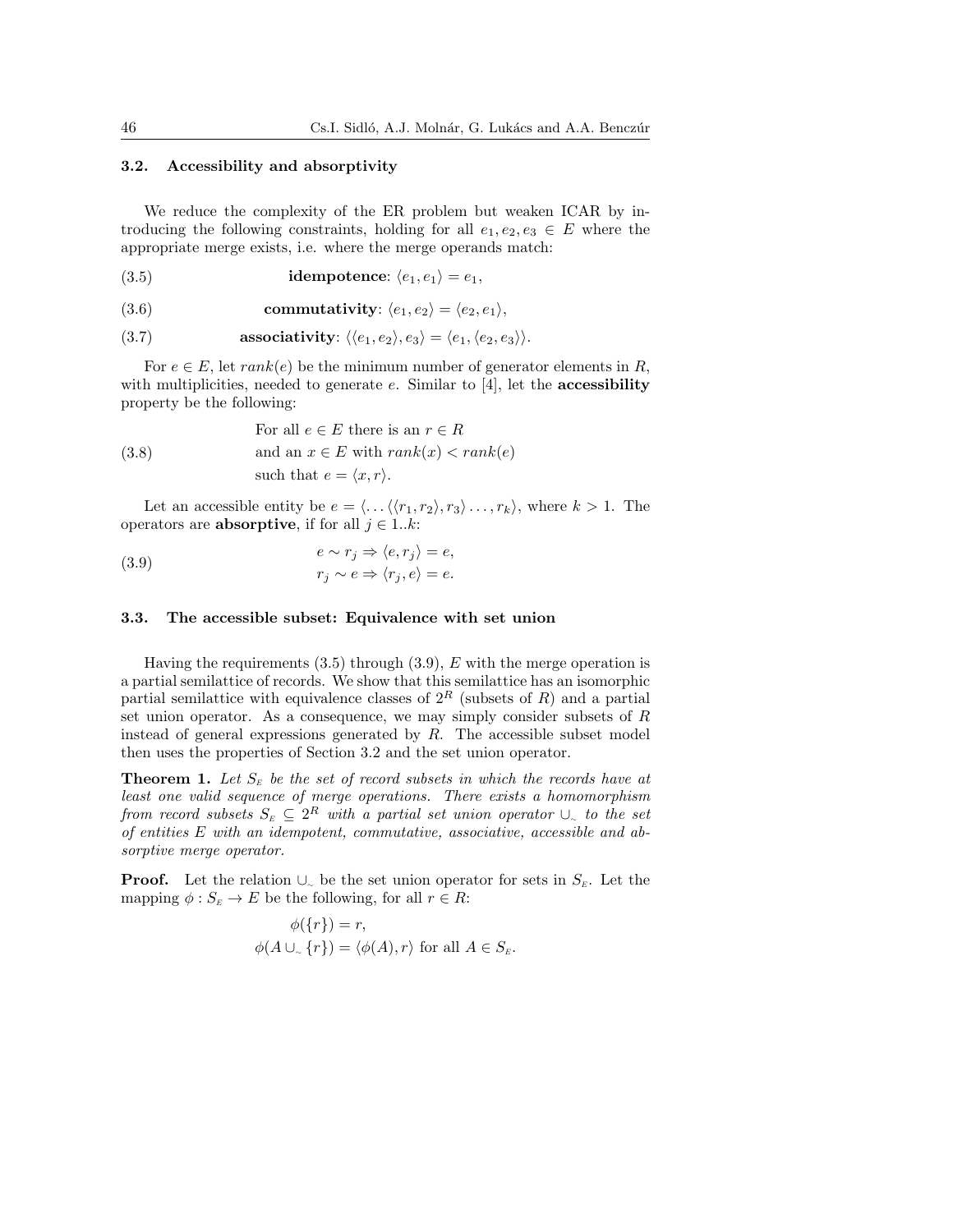We show that  $\phi$  is well defined, i.e. there is no ambiguity for any set B in the recursive definition of a  $\phi(B)$ , regardless of how an r and A is chosen with  $A = B \setminus \{r\}, B = \{r\} \cup A$ , and preserves the operation. That is, for all  $A, B \in S_{\kappa}: \phi(A \cup_{\sim} B) = \langle \phi(A), \phi(B) \rangle.$ 

For sets containing only one record  $\phi$  is well defined. It preserves the operation, because merge is idempotent:  $\forall r \in R : r \sim r, \langle r, r \rangle = r$ . Next we consider  ${r_1, r_2, r_3 \ldots, r_n} \in S_{\varepsilon}$ , with  $n \in \mathbb{N}$  and  $i \in [1, n], r_i \in R$ .

First we show that the record merge order has no effect on the merge result. The merge sequence does not necessarily exist for all the merge sequence variants, because merge is only defined for matching entities, but if the merge exists, associativity and commutativity ensures that different record merge orderings result in the same entity.

Second, we show that all elements  $x \in E$  can be constructed by merging records  $r \in R$  in a way that all records are used only once. If a record  $r \in R$ occurs in the merge sequence of an entity  $x \in E$  multiple times, it has no effect on the merged element. Because the order has no effect on the result and absorptivity holds, we only have to show that every  $x \in E$  can be generated as

$$
\langle \ldots \langle \langle r_1, r_2 \rangle, r_3 \rangle \ldots, r_k \rangle
$$

using every generator  $r_i$  at most once. Let us take the lowest rank counterexample x and use accessibility to get  $x = \langle y, r \rangle$ . If r appears in the description of y using every generator at most once, then  $x = y$  by absorption and hence x is not a counterexample. Otherwise  $\langle y, r \rangle$  is the required form of x.

Order-independence and multiplicity-independence ensures that  $\phi$  is welldefined and the merge operation behaves as the set union. The definition of  $\phi$  ensures operation-preservation for  $\phi(A \cup B)$  where  $|B| = 1$ . For larger sets, operation preservation can be proven by induction.

The accessibility property of the merge and the construction  $\phi(A \cup \{r\}) =$  $\langle \phi(A), r \rangle$  of  $\phi$  ensures that  $\langle \phi(A), \phi(B) \rangle$  can be constructed by merging the records of A and B. Because  $\phi$  is well-defined and the merge is order- and multiplicity-independent,  $\langle \phi(A), \phi(B) \rangle = \phi(A \cup \_B)$ .

Given the mapping  $\phi$ , entities in E could have multiple representatives in  $S<sub>E</sub>$ . In order to define a union operator over the set of entities, we show that entities of E can be substituted by elements in equivalence classes of  $S<sub>E</sub>$ . By the next theorem, the merge operation behaves the same way as the set union operator.

**Theorem 2.** A set of entities  $E$  with an idempotent, commutative, associative, accessible and absorptive merge operation is isomorphic to equivalence classes of  $S_E$  ⊆  $2^R$  with the partial set union operator ∪<sub>∼</sub>.

**Proof.** Let sets  $A, B \in S_{\kappa}$  be equivalent if  $\phi(A) = \phi(B)$  using the homomorphism  $\phi$  of Theorem 1. By the construction of  $\phi$ , the equivalence classes are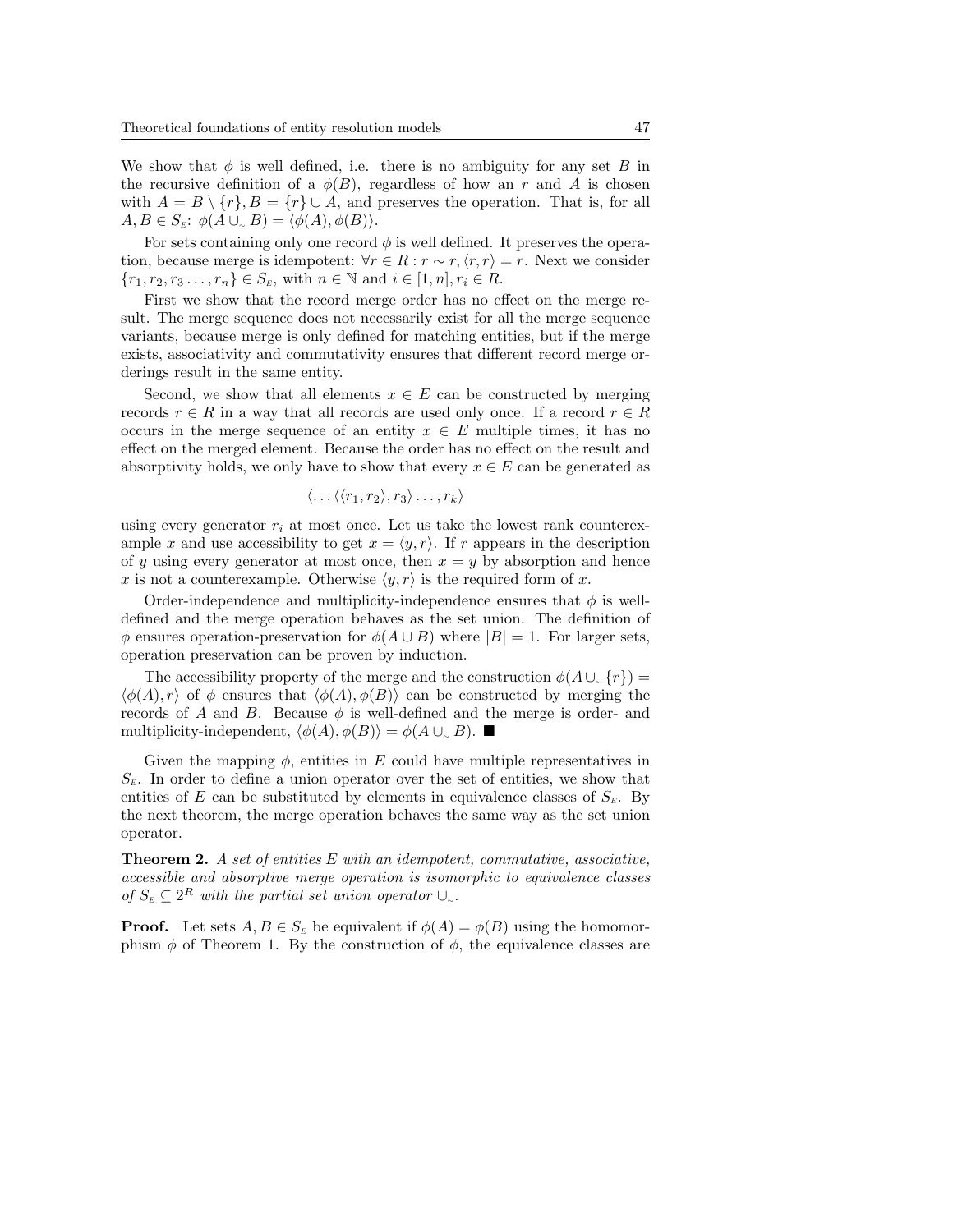well defined. The proof follows by mapping the entities in  $E$  to the equivalence classes of  $S_{\scriptscriptstyle E}$ .

The original  $(E, \langle \cdot, \cdot \rangle)$  problem can be solved on  $S_E$  with the partial set union operator. To decide whether the union of two elements in  $S<sub>E</sub>$  exists (if they match), the corresponding elements in  $E$  have to be found and matched. That is, a merge sequence of the records have to be constructed, where all merges exist, i.e. all merge operands match.

#### 3.4. The entity closure

We introduce further constraints to facilitate practical use: a match function which is an equivalence relation leads us to the entity closure problem.

Let the entity closure for an  $ER(S_E, \cup_{\sim})$  entity resolution problem be  $ER(S_E, \cup_{\sim^*})$ , where  $\sim^*$  is the transitive, symmetric and reflexive closure of the  $∼$  match function.

# 3.5. Relational records

Optionally, we may define the structure of records similar to unnamed relational algebra tuples. For a fixed k and for each  $i \in [1..k]$ , let the *i*th **attribute** be a function  $a_i: R \to DOM_i^* = DOM_i \cup {\emptyset}$ , where  $DOM_i$  can be any set as the attribute domain, and  $\emptyset$  denotes missing values (NULL). This way an r relational record is described by k number of attribute values  $a_1(r), \ldots,$  $a_k(r)$ .

#### 3.6. Features

Features facilitate expressing match relations, in a way that suits real-world business concepts and ER algorithms well. Three distinguishing aspects are used to describe domain knowledge of entity matching. First, independent properties of the entities are isolated as feature functions. Second, the entity match relation is transformed using these properties. Third, efficient computation is supported by assigning representative values to feature values.

Let a **feature-based match function** of a feature  $f$  be a Boolean partial function on  $F \times F$ .

A feature-based matching of entities through the feature function is denoted as  $\sim_f$ . To combine features  $f_1, \ldots, f_k$ , let the match of entities  $e, e' \in E$  be

$$
e \sim_{f_1,\dots,f_k} e' \Leftrightarrow e \sim_{f_1} e' \vee e \sim_{f_2} e' \vee \dots \vee e \sim_{f_k} e'.
$$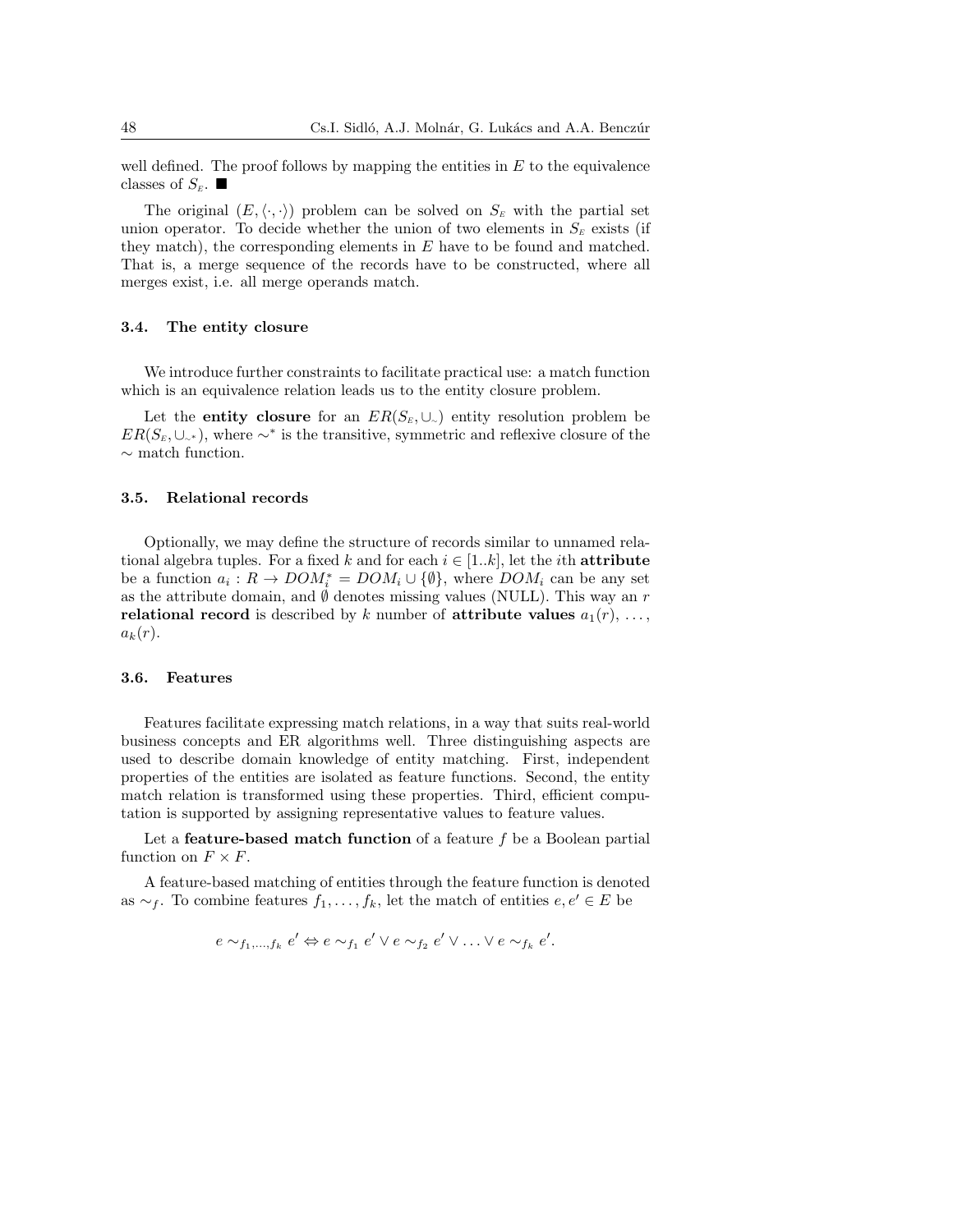#### 3.7. Feature indexes

Indexable features support fast evaluation of feature-based matches by enabling the use of usual indexing techniques. Let the feature mapping func**tion** of a feature f be a partial function  $rep_f: F \to 2^O$  with some ordered set O, assigning representative elements to feature values. A feature  $f$  is **index**able, if a feature mapping function exists so that all matching entities  $e, e' \in E$ can be found through the equality of representative values

$$
e \sim_f e' \Rightarrow \exists o \in O : o \in rep_f(f(e)) \land o \in rep_f(f(e')).
$$

### 4. Algorithms for entity resolution

A naive solution to solve the ER problem would be to iterate through the input entity set and find matching pairs, as long as such pairs exist. Such algorithms, including G-swoosh [2, Algorithm 2] and even the improved Rswoosh, run in quadratic time and are hence inefficient for large data sets.

The starting point of our results is F-swoosh [2, Algorithm 4] that merges records by compositions of matching attribute values. In that algorithm, the graph of entity mergers along matching values of various attributes may form an arbitrary graph. The need for connected component identification is described first in the iterative blocking algorithm of [23]. Highly efficient distributed implementations are given in [19].

#### 4.1. Solving the entity closure problem

As a first task, we give an algorithm for computing the entity closure as defined in Section 3.4. Finding the entity closure is equivalent to the problem of finding maximal connected components of the graph over records with edges corresponding to matching records.

Algorithm 1 works by iterating through all the features and all the record pairs to enumerate the edges in the record graph. The last step of Algorithm 1 calls a connected component algorithm in the graph formed by the match relation. Feature indexes are used to narrow down the amount of record pairs to be checked for matching, by providing match candidates. If two records match according to the given feature, then they will be match candidates.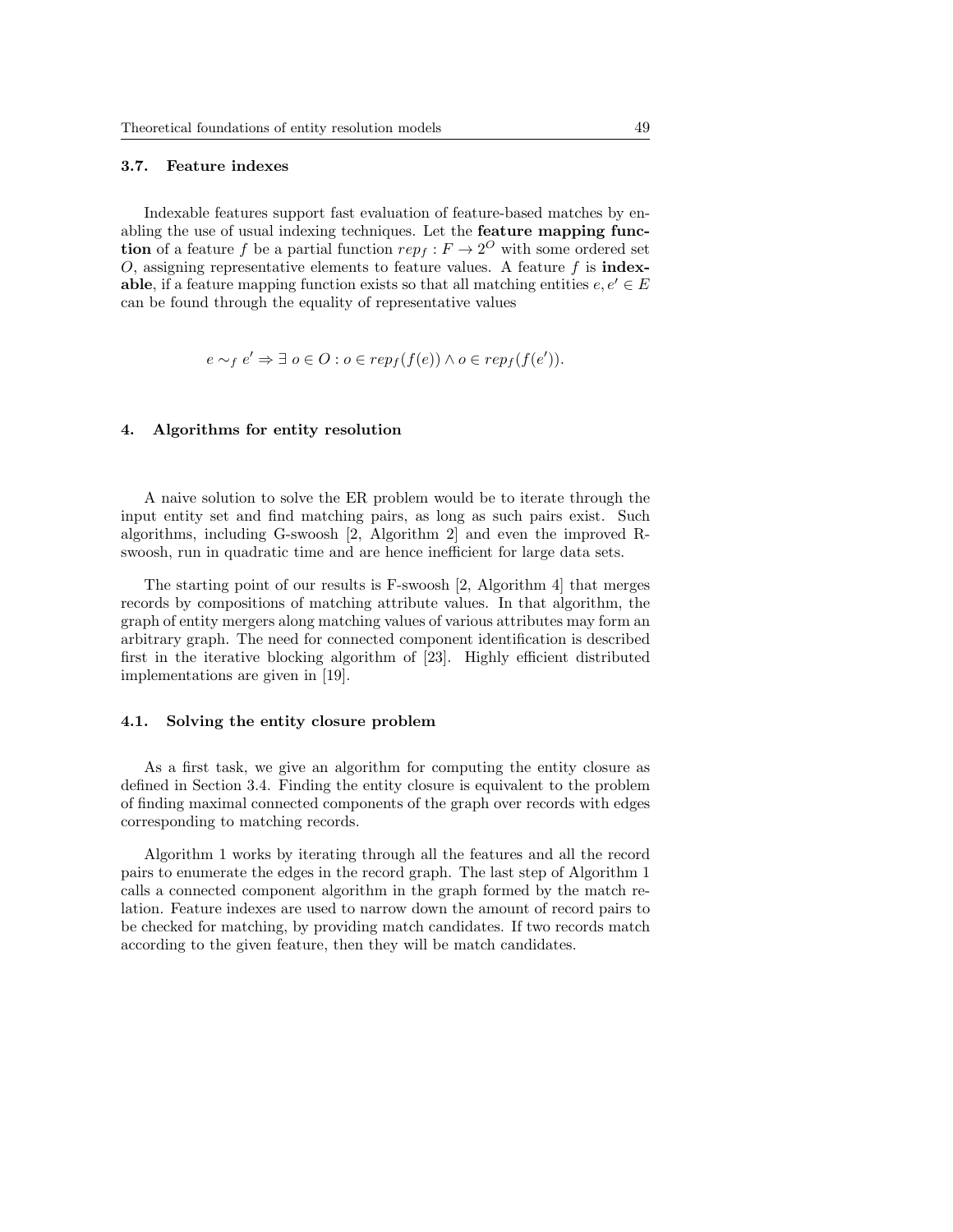# Algorithm 1 Feature-based Entity Closure

input: Record set  $R$  of entities output:  $ER(S_E, \cup_{\sim})$  generated by R, where  $S_E \subseteq 2^R$ 

1: for all features  $f_i$  do 2: for all representative values  $rep_i(r)$  of  $r \in R$  do 3: **for all** pairs of records r, r' with  $rep_i(r) = rep_i(r')$  do 4: if  $r \sim_i r'$  then 5: add  $(r, r')$  edge to graph  $G$ 6: find and output connected components of  $G$ 

### 4.2. Clustering non-transitive entities

Although several methods such as R-swoosh [2] solve the Entity Closure problem, its limitation is that it does not allow fuzzy matching by confidence levels or learning based approaches. In fact, in most of the previous work [15, 6, 10] an exact match function is assumed, where a Boolean pairwise match function is used, with no fuzzy merge and confidence values.

We progress beyond Entity Closure limitations by considering the closures as efficient candidates. We consider the entity closure output as an efficient way to distribute the work of sophisticated match functions. Note that splitting by post-processing is proposed among others in [23]. Also, we may easily accommodate complex match criteria or even use our solutions to distribute machine learning.

The entity closure is an upper bound for the original entity resolution: the solution of the original problem can be reached by separating closure entities. Real-world entities are usually small, with minor number of instances where transitivity, commutativity or idempotence is violated. Therefore, we expect the computation of the closure to be profitable, despite of the necessary postprocessing steps splitting the entities.

Standard agglomerative clustering algorithms [16, Section 8.3] are capable of breaking the elements of the entity closure into smaller entities, resulting in non-overlapping entities. For all pairs of records, we may define weight or confidence values that the pair of records match. Entity closure uses the single link strategy, i.e. if two entities have two elements with weight above a minimum threshold, the corresponding entities will be merged. Given the entity closure, we may efficiently implement any other strategies (complete link, average weight, etc.) to partition the entity closure.

In order to obtain overlapping entities, we give an apriori-like [16, Section 6.2] level-wise algorithm next. In Algorithm 2 we start out from all records as single-element entity candidates. In iteration k, we build  $(k + 1)$ -element candidates  $\mathcal{C}_k$  from k-element ones by testing the match likelihood for all ele-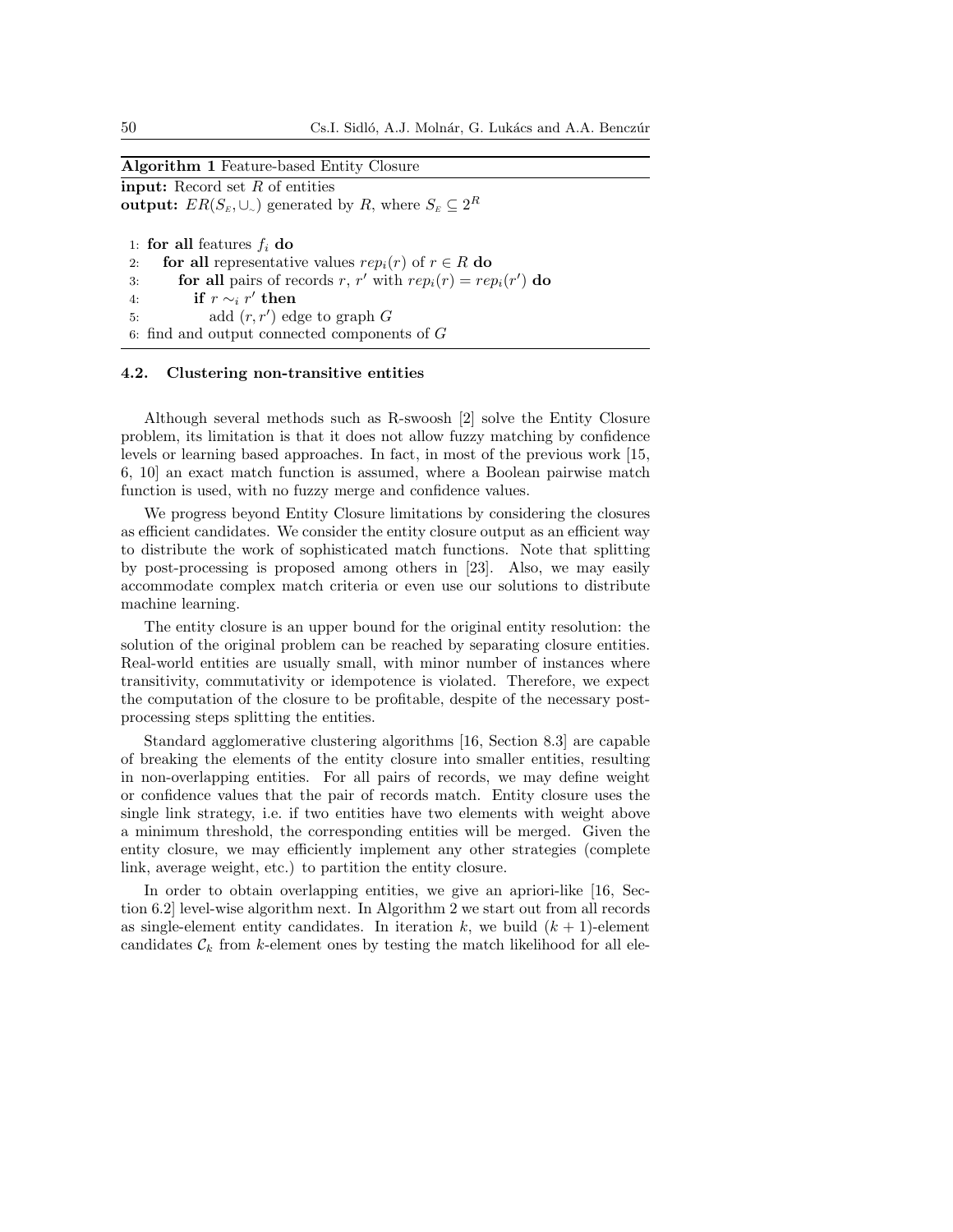

Figure 4. Simple example of a semilattice and a partial semilattice.

ments. For match likelihood computation, we may use any of the agglomerative clustering strategies (single, complete linkage, etc.). If there is no matching element, the candidate forms an entity. Otherwise, new candidates  $\mathcal{C}_{k+1}$  are generated. The collection of  $\mathcal{C}_k$  for all k form a semilattice as illustrated in Fig. 4.

Algorithm 2 Level-wise algorithm for finding overlapping entities

```
input: a set C of the entity closure
\mathcal{C}_1 \leftarrow \{r : r \in C\}for k = 1, \ldots, |C| do
   for all X \in \mathcal{C}_k do
      entity \leftarrow true
      for all r \in C - X do
         if r \sim X then
             \mathcal{C}_{k+1} \leftarrow \mathcal{C}_k \cup \{X \cup \{r\}\}entity \leftarrow false
      if entity = true then
          add X to the output entities
```
By the negative results of [12], it is unlikely that the structure of overlapping entities has an algebraic characterization similar to the entity closure task.

# 4.3. Temporal entities

Entity boundaries, as in the motivating example of household resolution, might be fuzzy. A person may for example move from the parents and therefore belong to multiple households. Defining the model with overlapping entities results in a more complex problem however. We show a simple process for time-dependent entities to reduce the problem to the entity closure, avoiding the complexity overhead of computing overlapping entities.

Our main assumption is that records in practice are often snapshots of the entity's state at a particular point in time. They also frequently employ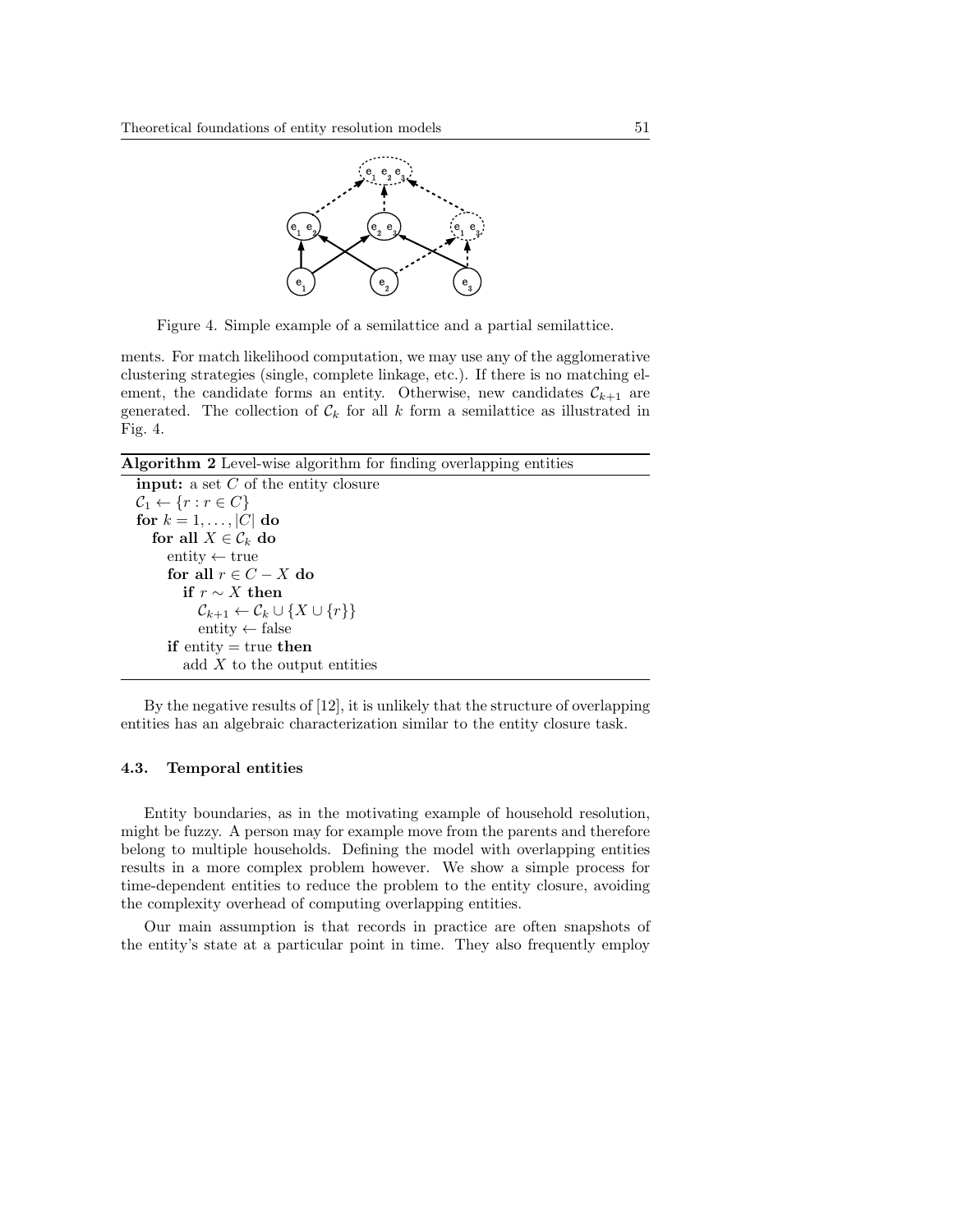

Figure 5. Snapshot- and time-interval records of an entity.

attributes indicating the time of recording. From time to time, we get the upto-date properties of the entity, and have no updates in between these points of time. Figure 5 depicts how records of an entity are recorded, and how we can interpret them on a timeline. We assume the entity to be unchanged between the observations  $(r_1, r_2, \ldots)$ , and transform the records to describe states for validity time intervals of the entity  $(r'_1, r'_2, \ldots)$ .

Match features can be extended to match records only if they have feature values with overlapping time intervals. The size of the intersecting time interval can also be used as a weight to decide matches. For example, we may consider two identity records belonging to the same household if they share a postal address for a sufficiently long time.

These new temporal records with the extended match logic often fit the practical use cases better than the original record set. Moving between households for example can be captured more easily: Resulting entities may consist of records indicating that someone lived in a household between two exact time points instead of the original broader statement.

For another example, when resolving identity records to find people, their roles might change in time. Someone might be a client for some time as an individual, and later on be a representative of a company as a legal entity. They are usually considered as different entities, which are however hard to be differentiated without using temporal records.

Note, that such a transformation is not always possible: if, for example, somebody belongs to a household with a partner and to an other one with the parents to some extent, at the same time.

Transforming snapshot records to temporal records can be achieved by sorting the snapshot records according to the timestamp and forming the time intervals using the adjacent records.

## 5. Conclusions and future work

In this paper we introduced a generalized and flexible theoretical approach for entity resolution (ER) problems, including a formal framework to define matching. We described practical distributed ER algorithms and demonstrated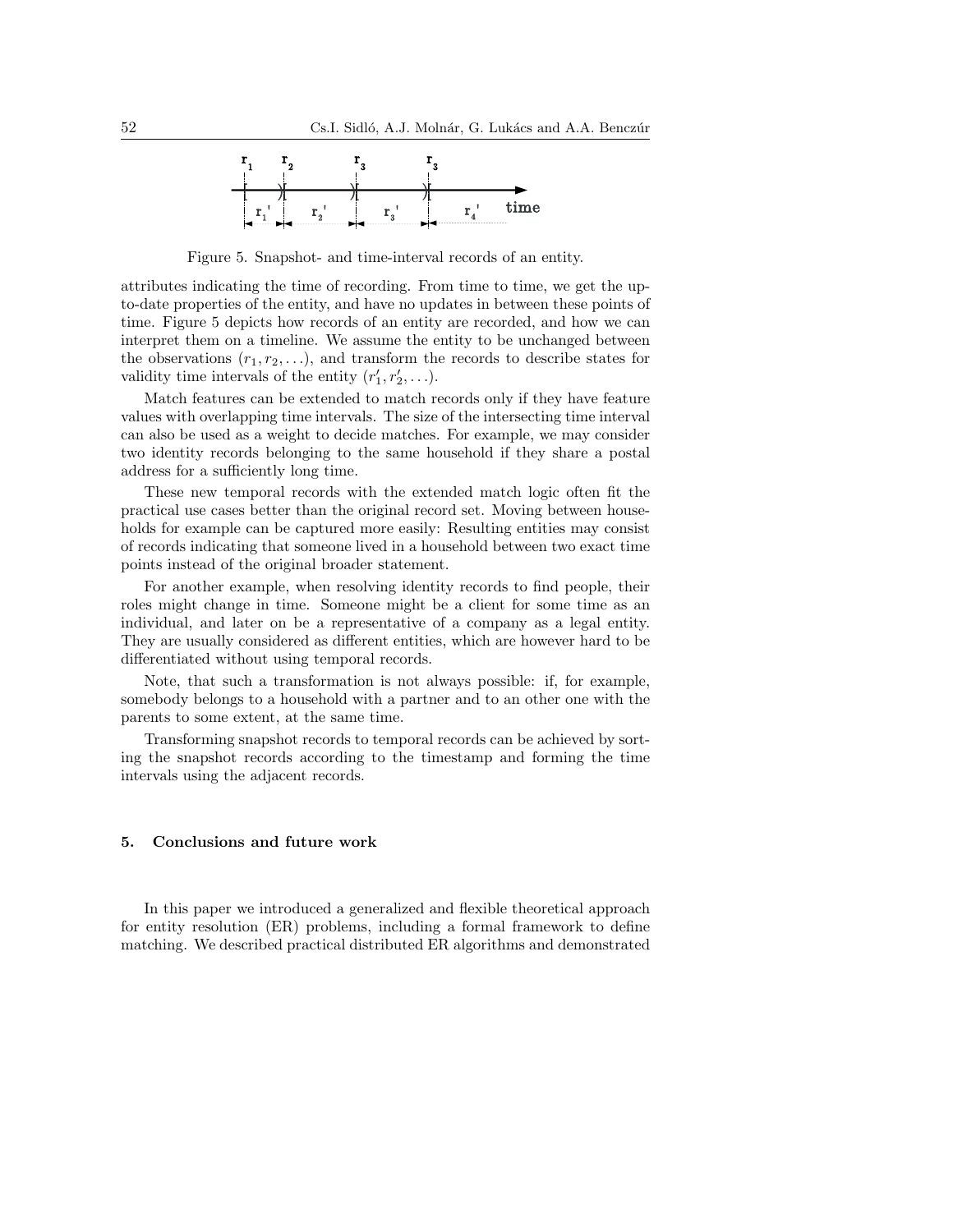the usability of our methods by identifying clients and households of insurance client records. We showed that even complex ER tasks involving overlapping entities, for example households, can be efficiently solved by first computing the entity closure and then splitting the components.

As an open theoretical problem, we pose the question of finding algebraic definitions of entity resolution problems that result in entity structures more complex than the equivalence relation in Theorem 1 or the entity closure of Section 3.4.

## References

- [1] Benjelloun, O., H. Garcia-Molina, H. Kawai., T.E. Larson, D. Menestrina, Q. Su, S. Thavisomboon and J. Widom, Generic entity resolution in the serf project, Tech. report 2006-14, Stanford InfoLab, 2006.
- [2] Benjelloun, O., D. Garcia-Molina, D. Menestrina, Q. Su, S.E. Wang and J. Widom, Swoosh: A generic approach to entity resolution, VLDB J., 18 (1) (2009), 255-276.
- [3] **Bhattacharya, I. and L. Getoor,** Collective entity resolution in relational data, ACM Trans. Knowl. Discov. Data, 1 (1:5) (2005).
- [4] Boley, M., T. Horváth, A Poigné and S. Wrobel, Efficient closed pattern mining in strongly accessible set systems, Knowledge Discovery in Databases: PKDD 2007, 382-389.
- [5] Christen, P., A survey of indexing techniques for scalable record linage and deduplication, IEEE Trans. on Knowledge and Data Engineering, 99 (PrePrints), 2011.
- [6] Dong, X., A. Halevy and J. Madhavan, Reference reconciliation in complex information spaces, Proc. 2005 Int. Conf. on Management of Data, ACM, 2005, 85-96.
- [7] Elmagarmid, A., P. Ipeirotis and V. Verykios, Duplicate record detection: A survey, IEEE Trans. on Knowledge and Data Engineering, (2007), 1-16.
- [8] **Fellegi, I. and A. Sunter,** A theory for record linkage, J. Amer. Stat. Assoc., **64** (328) (1969), 1183-1969.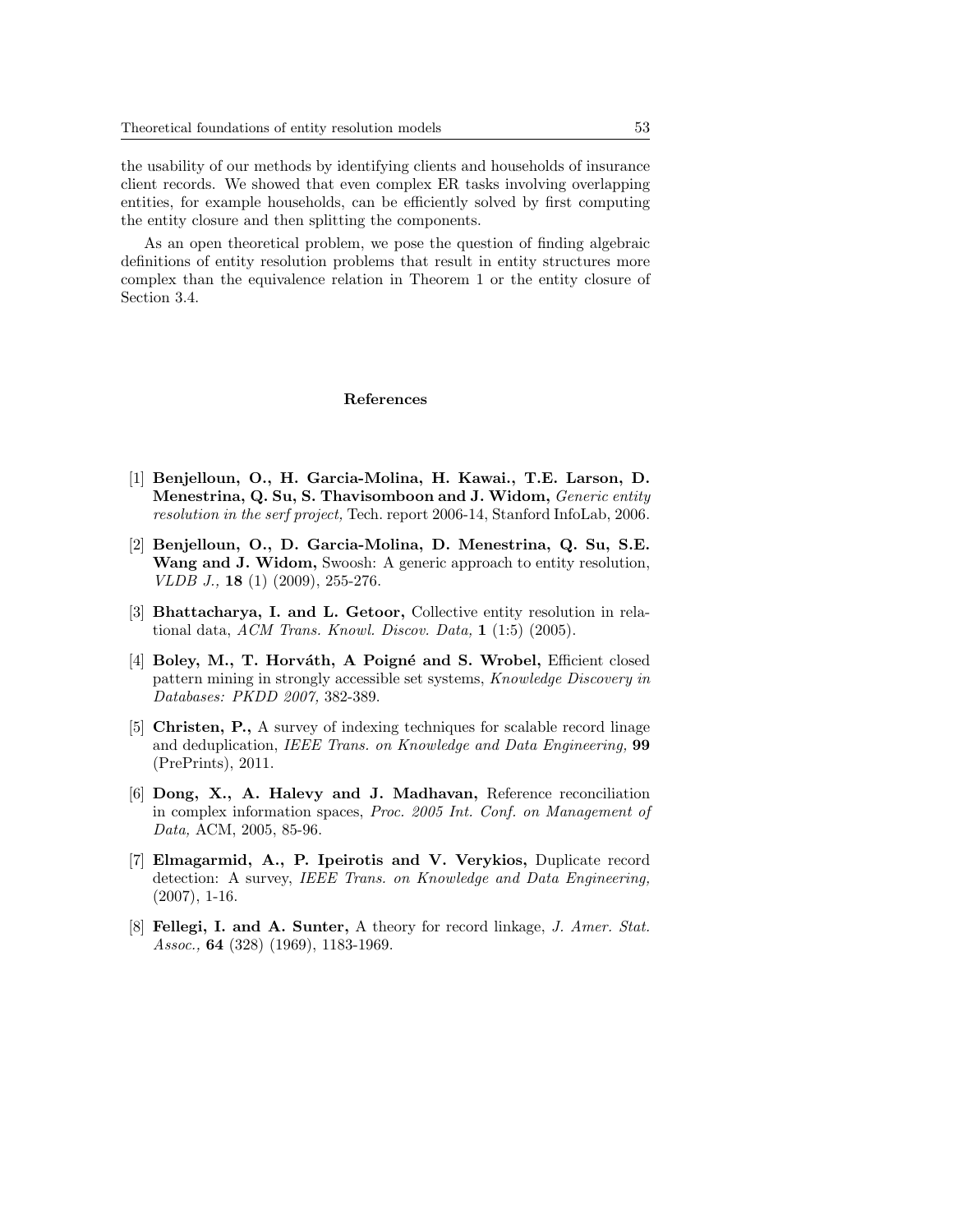- [9] Getoor, L. and C. Diehl, Link mining: A survey, ACM SIGKDD Explorations Newsletter, 7 (2) (2005), 3-12.
- [10] **Hernández, M. and S. Stolfo, Real-world data is dirty: Data cleaning** and the merge/purge problem, Data Mining and Knowledge Discovery, 2 (1) (1998), 9-37.
- [11] Juran, J. and A.B. Godfrey, Quality Handbook, McGraw-Hill, 1999.
- [12] Kleinberg, J.M., An impossibility theorem for clustering, NIPS, (2002), 446-453.
- [13] Menestrina, D., O. Benjelloun and H. Garcia-Molina, Generic entity resolution with data confidences, CleanDB Workshop, 2006, 25-32.
- [14] Molnár, A.J., A.A. Benczúr and C.I. Sidló, Flexible and efficient distributed resolution of large entities, *Proc. 7th Int. Conf. on Foundations* of Information and Knowledge Systems FoIKS'12, Springer, 244-263.
- [15] Monge, A. and C. Elkan, An efficient domain-independent algorithm for detecting duplicate database records, SIGMOD DMKD, 1997.
- [16] Pang-Ning, T., M. Steinbach, V. Kumar et al., *Introduction to data* mining, WP Co, 2006.
- [17] Roebuck, K., Data Quality: High-impact Strategies What You Need TO Know: definitions, Adoptions, Impact, Benefits, Maturity, Vendors, Emereo Pty Lim., 2011.
- [18] Sidló, C.I., Entity resolution with heavy indexing, Proc. 2011 Int. Conf. on Advances in Databases and Information Systems, CEUR Workshop Proceedings, 2011.
- [19] Sidló, C.I., A. Garzó, A. Molnár and A.A. Benczúr, Infrastructures and bounds for distributed entity resolution, 9th Int. Workshop on Quality in Databases in conjuction with VLDB 2011, 2011.
- [20] Talburt, J., Entity Resolution and Information Quality, Elsevier Science, 2011.
- [21] Vernica, R., M. Carey and C. Li, Efficient parallel set-similarity joins using mapreduce, Proc. 2010 Int. Conf. on Management of Data, ACM, 2010, 495-506.
- [22] Whang, S.E. and H. Garcia-Molina, Entity resolution with evolving rules, Proc. VLDB Endow., 3 (2010), 1326-1337.